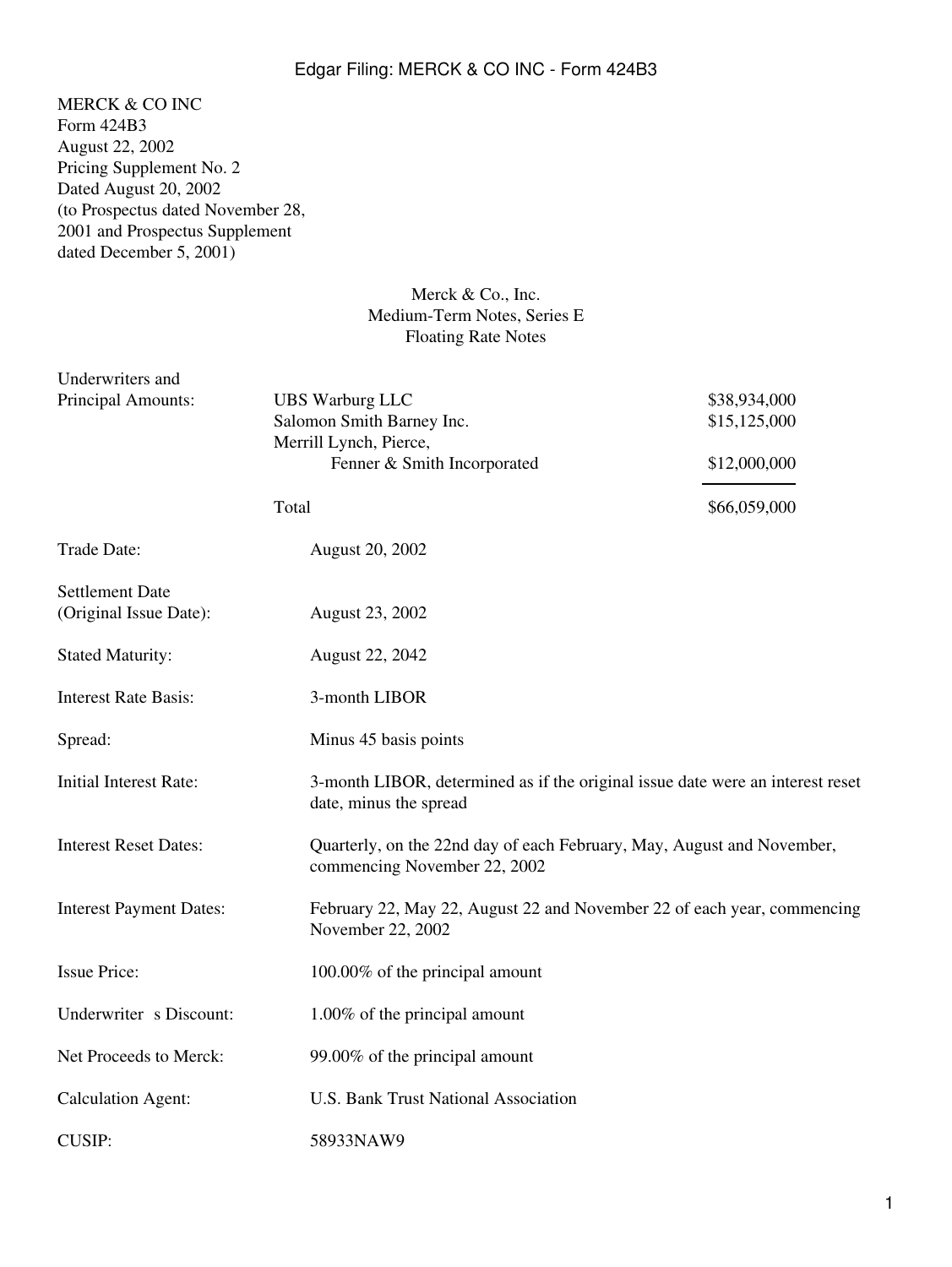## **Optional**<br>Repayment Dates:

The notes will be repayable at the option of the holder on at least 30 days notice on the following optional repayment dates and at the following repayment prices:

|                             | <b>Optional Repayment Date</b>                                                                                                                                                                                                                                                                                                                                                                                                             | <b>Repayment Price</b>                                                                                     |  |
|-----------------------------|--------------------------------------------------------------------------------------------------------------------------------------------------------------------------------------------------------------------------------------------------------------------------------------------------------------------------------------------------------------------------------------------------------------------------------------------|------------------------------------------------------------------------------------------------------------|--|
|                             | <b>August 22, 2003</b>                                                                                                                                                                                                                                                                                                                                                                                                                     | 98.00%                                                                                                     |  |
|                             | August 22, 2004                                                                                                                                                                                                                                                                                                                                                                                                                            | 98.00%                                                                                                     |  |
|                             | August 22, 2005                                                                                                                                                                                                                                                                                                                                                                                                                            | 98.00%                                                                                                     |  |
|                             | August 22, 2006                                                                                                                                                                                                                                                                                                                                                                                                                            | 98.00%                                                                                                     |  |
|                             | August 22, 2007                                                                                                                                                                                                                                                                                                                                                                                                                            | 98.00%                                                                                                     |  |
|                             | <b>August 22, 2008</b>                                                                                                                                                                                                                                                                                                                                                                                                                     | 99.00%                                                                                                     |  |
|                             | August 22, 2009                                                                                                                                                                                                                                                                                                                                                                                                                            | 99.00%                                                                                                     |  |
|                             | August 22, 2010                                                                                                                                                                                                                                                                                                                                                                                                                            | 99.00%                                                                                                     |  |
|                             | August 22, 2011                                                                                                                                                                                                                                                                                                                                                                                                                            | 99.00%                                                                                                     |  |
|                             | August 22, 2012                                                                                                                                                                                                                                                                                                                                                                                                                            | 99.00%                                                                                                     |  |
|                             | August 22, 2013 and on each third<br>anniversary thereafter to maturity                                                                                                                                                                                                                                                                                                                                                                    | 100.00%                                                                                                    |  |
| <b>Optional Redemption:</b> | The notes may be redeemed at any time, at the option of Merck, in whole or in<br>part, in amounts of \$1,000 or any multiple of \$1,000, at the following redemption<br>prices, if redeemed during the following 12-month periods:                                                                                                                                                                                                         |                                                                                                            |  |
|                             | <b>Redemption Period</b>                                                                                                                                                                                                                                                                                                                                                                                                                   | <b>Redemption Price</b>                                                                                    |  |
|                             | August 22, 2032 through August 21, 2033<br>August 22, 2033 through August 21, 2034<br>August 22, 2034 through August 21, 2035<br>August 22, 2035 through August 21, 2036<br>August 22, 2036 through August 21, 2037<br>August 22, 2037 through August 21, 2038<br>August 22, 2038 through August 21, 2039<br>August 22, 2039 through August 21, 2040<br>August 22, 2040 through August 21, 2041<br>August 22, 2041 through August 21, 2042 | 105.00%<br>104.50%<br>104.00%<br>103.50%<br>103.00%<br>102.50%<br>102.00%<br>101.50%<br>101.00%<br>100.50% |  |

Notes Used as Qualified Replacement Property: